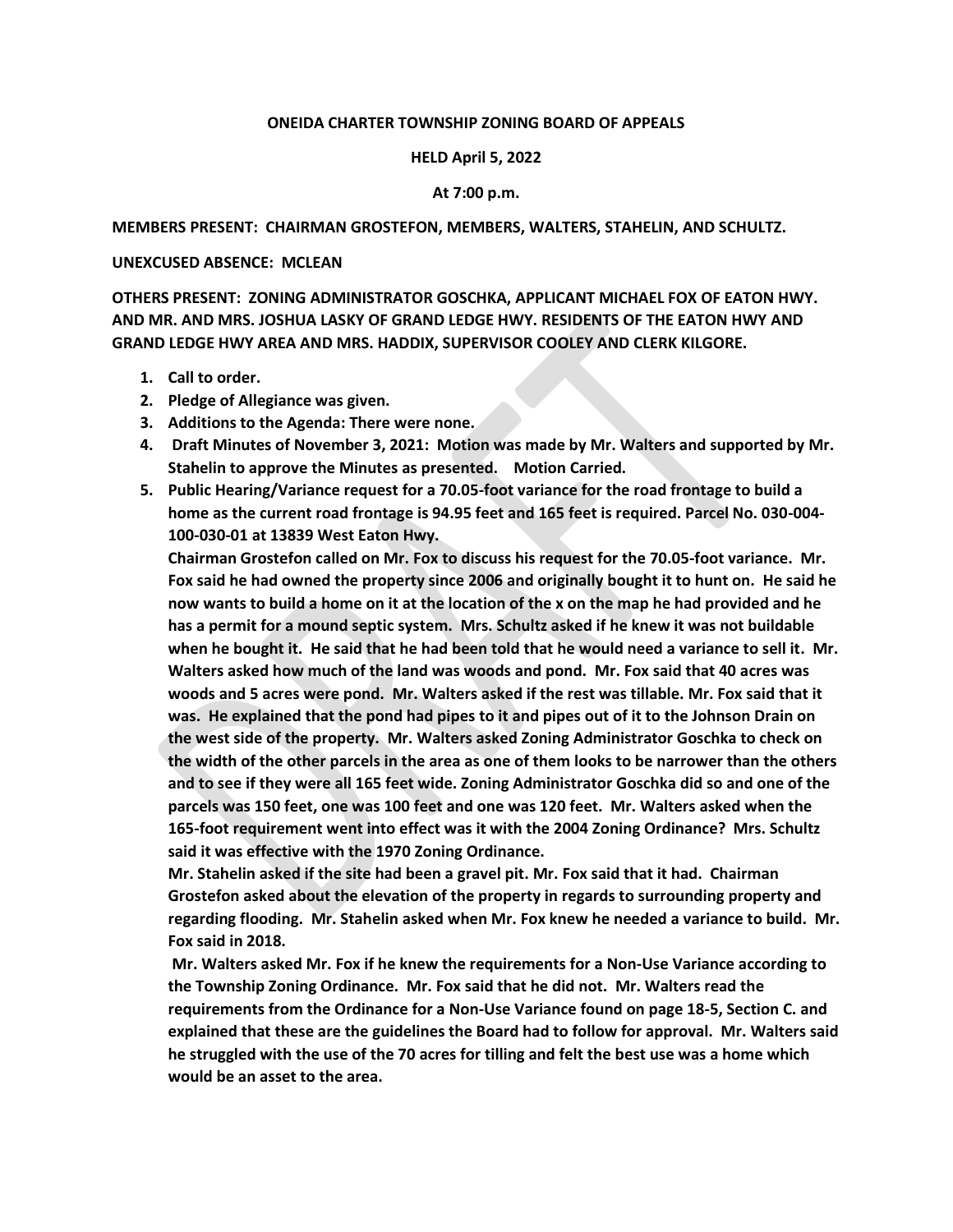**Mr. Stahelin pointed out that there did not seem to be a problem with a home on the site with those present. He noted that we had received two letters with concerns about flooding and driveway placement and they were both unsigned. He said we have no way of knowing who wrote them or if they even live in the area. One Resident present said he had written the letter regarding flooding. Zoning Administrator read one letter that had been received and Chairman Grostefon read the other one.** 

**Chairman Grostefon discussed the drainage issues brought up by the neighbor who wrote the letter, he said he had water in his basement recently and was concerned if Mr. Fox built a home on the site, it would deter drainage to the pond and from his property. Chairman Grostefon asked how this Board could deal with drainage problems, Zoning Administrator Goschka said the Board could put conditions on the decision that the owner contact the Drain Commission for clarification on drainage of the property. They should probably be contacted anyway due to the fact that the part of the property is in the floodplain.**

**Mr. Walters said he had a problem with the possible flooding and drainage of the area and wondered what the Drain Commission would do.** 

**There was also discussion on the driveway. Mr. Stahelin asked if Mr. Fox would use the existing drive. He said no. He would put in a gravel drive for a while and eventually blacktop it.** 

**After all discussion Motion was made by Mrs. Schultz to approve the request for the 70.05 foot variance to allow the building of a home at the site of 13839 Eaton Hwy. with the conditions that Mr. Fox contact the Drain Commission and get approval on the drainage for the area, including the impact of the driveway. Chairman Grostefon supported the Motion. Roll Call Vote: Aye: Mr. Stahelin, Mrs. Schultz, Mr. Grostefon. Nay: Mr. Walters. Absent: Mr. McLean. Motion Carried.** 

**6. Public Hearing/Variance: Request for an 8-foot variance for the rear setback to build an accessory building at the back of the property on the property line to align with existing accessory building and for a 1.6 height variance of the accessory building for a total height of 23.6 feet. Parcel no. 030-007-200-015-00 at 592 E Grand Ledge Hwy. as requested by Mr. And Mrs. Lasky. Chairman Grostefon asked Mr. Lasky to discuss the request with the Board. Mr. Lasky said he wants to build a 40 foot by 60-foot building to store his camper and other equipment in. He would like to store everything inside the building. His camper is 13-foot high that is the reason for the requested height variance of 1.6. He also mentioned that he has a business and leases property in the City of Grand Ledge.** 

**Mr. Stahelin asked if he had a survey done of the property. He said he did not but Mr. Warren had helped and laid out the property markers for him.** 

**Mr. Brian Smith a next-door neighbor was present and said he had no problem with the construction of the pole barn or with the variances.** 

**Mr. Walters said that the request meets the criteria of the Zoning Ordinance. Mr. Walters made a Motion to approve the requested variance for height (allow 23.6 ft) and setback (for the south property line so the new barn is even with the existing building). Support was given by Mr. Stahelin. Roll Call Vote: Aye: Mr. Stahelin, Mrs. Schultz, Mr. Grostefon, Mr. Walters. Nay: None. Absent: Mr. McLean.**

**7. Public Comment: There was none.**